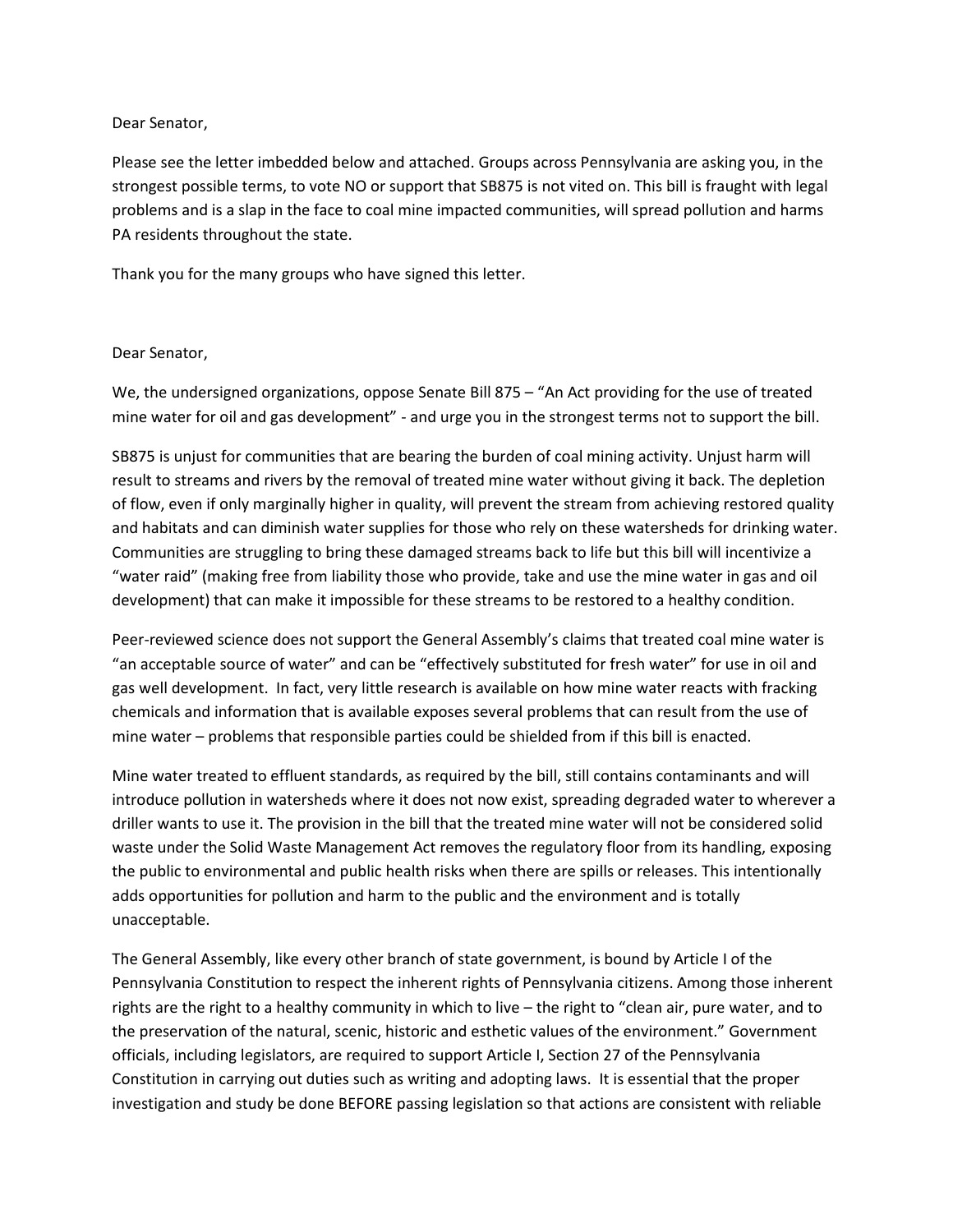scientific information. But SB875 has not provided any facts or scientific evidence to support its key assumptions, freeing from liability those who provide, take and use the treated mine water at the expense of people's needs and rights.

Most importantly, the bill shifts the impacts of water withdrawal for oil and gas development onto watersheds and communities already extensively stressed by past and present industrial development (coal mining and, in some cases, fracking as well), making this bill inhumane and a violation of community members' inherent rights under Article I, Section 27 of the Pennsylvania Constitution. The mine water that is being treated is a way for these communities to at least partly recover from legacy coal impacts, even if the treated water is not fully cleaned of pollutants. SB875 robs these communities of a valuable resource simply to benefit locations that have not been impacted as significantly by past mining activities.

SB875 claims that the industry needs reliable sources of water but what about the people in coalfield communities who need reliable sources of water to live, to water their livestock and crops, to run their businesses, and to sustain life in streams which they use and enjoy? Without comprehensive hydrologic study of any watershed where interbasin transfers of water are proposed, the specific impact of taking water out of a particular watershed will be unknown, jeopardizing source watersheds and those who live there. We note that 37 counties in Pennsylvania are currently in drought watch and that our water sources have limits.

SB875 is riddled with problems and contains unfair and dangerous provisions that must be addressed to protect the public and the environment. We ask you, as a Pennsylvania Senator who is bound to safeguard the public natural resources for our benefit and the benefit of future generations and who is bound to insure that all Pennsylvanians are treated fairly and equally, not disproportionately burdening some for the benefit of others, that you not move ahead with SB875.

We urge you to VOTE NO on SB875 and stand with coalfield communities and the people of Pennsylvania.

Sincerely,

Berks Gas Truth, Karen Feridun, Founder

Center for Coalfield Justice, Patrick Grenter, Esq., Executive Director

Clean Water Action - Pennsylvania, Steve Hvozdovich, PA Campaigns Director

Damascus Citizens for Sustainability, Barbara Arrindell, Director

Delaware Riverkeeper Network, Maya van Rossum, the Delaware Riverkeeper and Tracy Carluccio, Deputy Director

Friends of the Harmed, Dana Dolney

Green Party of Pennsylvania, Jay Sweeney, Chair